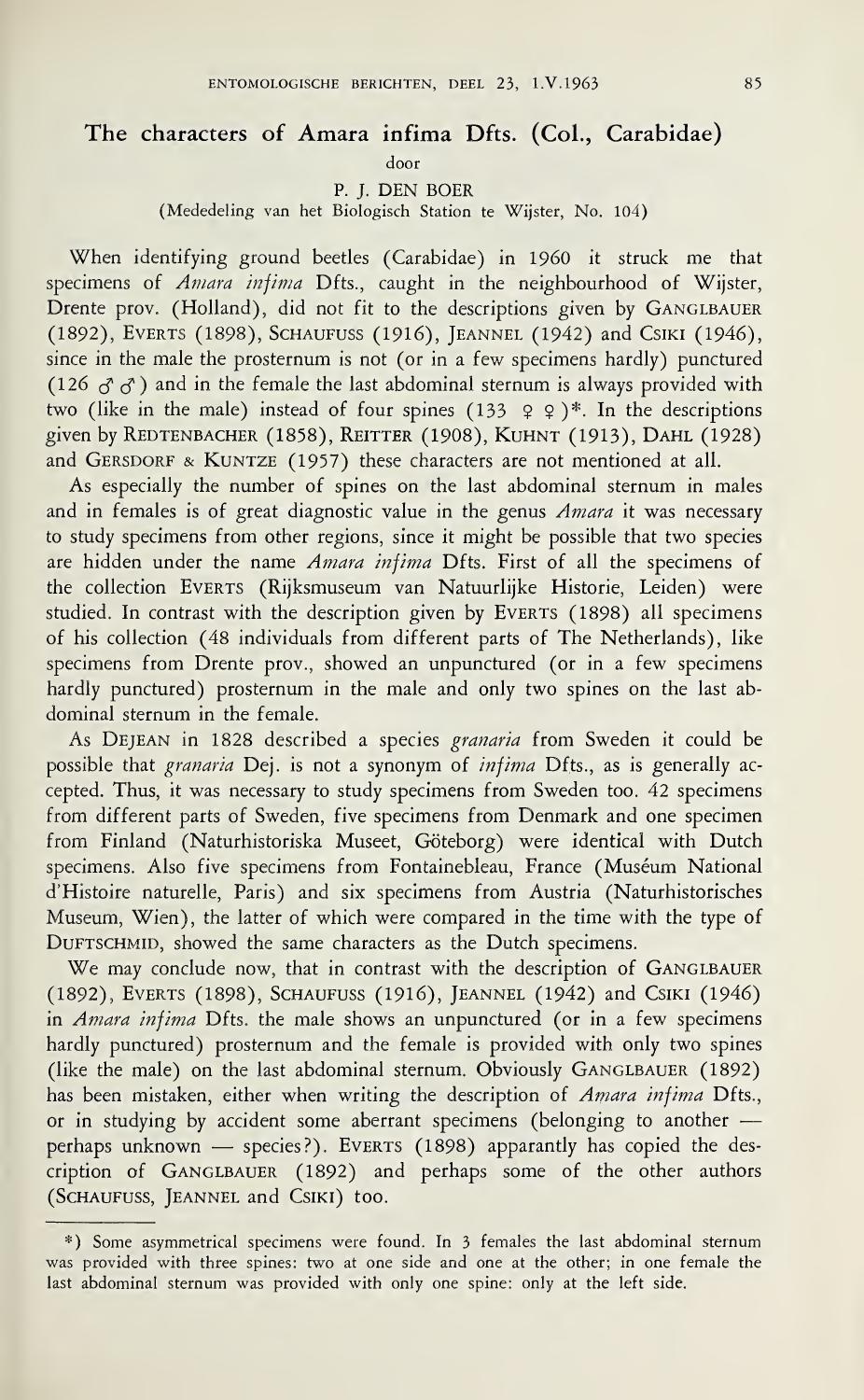

Fig. 1: Shape of the pronotum in specimens of Amara infima Dfts. from: a. Wijster (Drente prov., Holland), b. Tilburg (Holland), c. Eerbeek (Holland), d. Austria and e. Fontainebleau (France).

Fig. 2: Shape of the aedeagus in specimens of Amara infima Dfts. from: a. and b. Wijster (Drente prov., Holland), c. Nijmegen (Holland), d. Laren (Holland), e. Vlodrop (Hol land), f. Austria and g. Fontainebleau (France).

As to other characters of *Amara infima* Dfts. the pronotum varies in shape (fig. 1), some specimens having the sides rather more rounded than others (e.g.: fig. 1, a and 1, b); in some specimens the pronotum is narrower in front than behind (fig. 1, a), in others the pronotum it as wide at the base as in front (fig. 1, e). Some specimens are of a rather narrow shape, others of a much broader shape. Also the shape of the aedeagus varies greatly (fig. 2); only in some specimens the aedeagus resembles the one pictured by JEANNEL (1942, fig. 308, e) (fig. 2, d and 2, g). In all specimens I saw (366) the scutellar stria was nearly or wholly absent.

<sup>I</sup> wish to thank Mr. G. Colas (Paris), Dr. F. Janczyk (Wien), Mr. H. W. WALDEN (Göteborg) and Mr. J. T. WIEBES (Leiden) for kindly sending me specimens of Amara infima Dfts.

## Summary

In contrast with the descriptions of GANGLBAUER (1892), EVERTS (1898), SCHAUFUSS (1916), JEANNEL (1942) and CSIKI (1946) in Amara infima Dfts. the male shows an unpunctured (or in a few specimens a hardly punctured) prosternum and the female is provided with only two spines (like the male) on the last abdominal sternum. The shape of pronotum and aedeagus varies greatly (fig. <sup>1</sup> and 2). Specimens from Holland (307), Sweden (42), Denmark (5), Finland (1), France (5) and Austria (6) were studied.

## Literature

Csiki, E., 1946, Die Käferfauna des Karpaten-Beckens, 1. Band: Allgemeiner Teil und Caraboidea, p. 352.